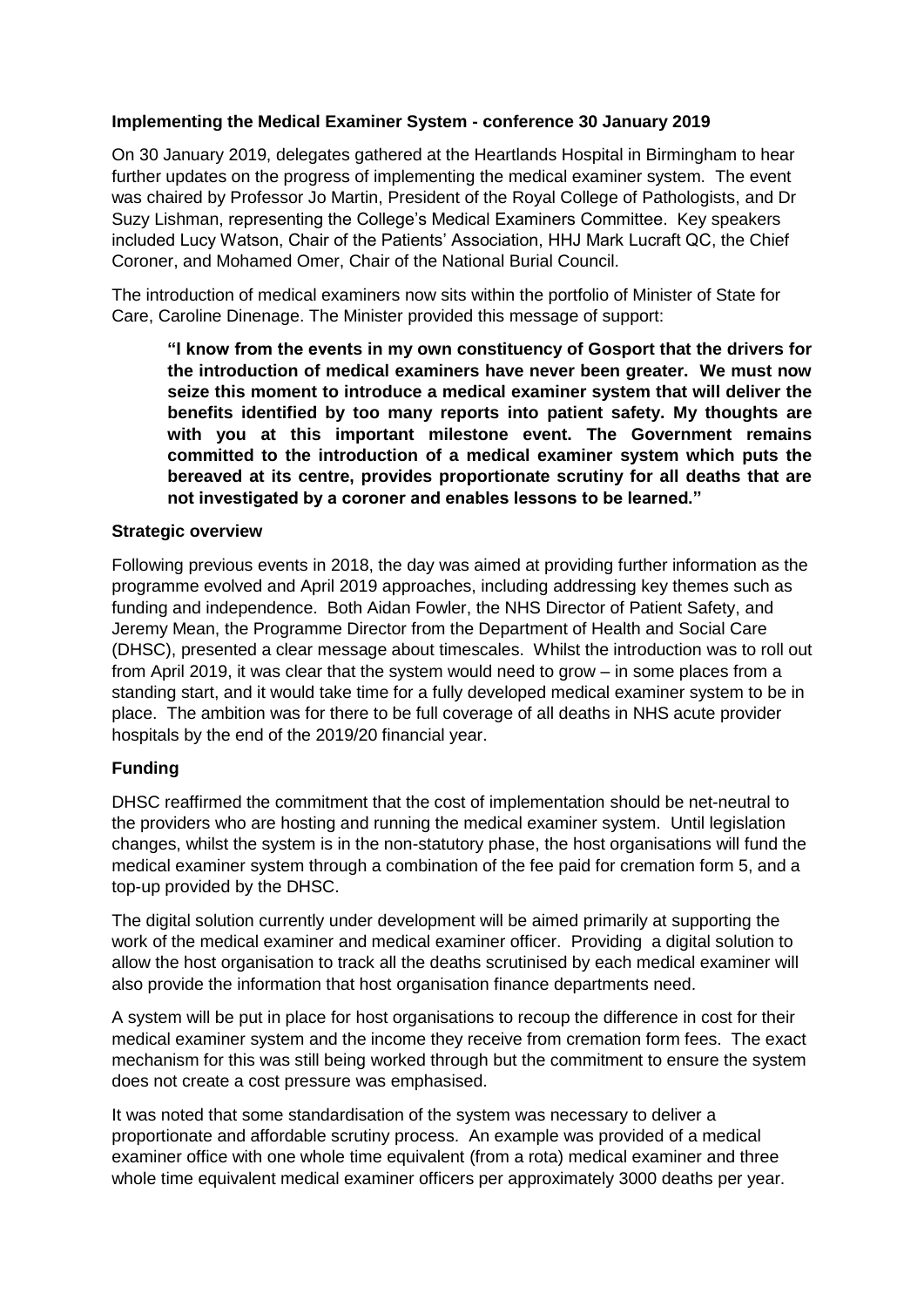This number may change as more information is gathered during implementation of the system, and an appropriate range would be developed, so costs could be agreed.

In the non-statutory phase, rapid progress in the introduction of the medical examiner system was encouraged from April 2019 onwards. To support the setting up of the system the DHSC had agreed to provide funding to cover the costs of recruitment for setting up the service, via a flat fee contribution per post. Again, the digital solution will also allow recruiting providers to evidence the number of medical examiner and medical examiner officer posts they have recruited, and then claim the funding for recruitment at year end in April 2020.

When a change in legislation is passed, the funding of the system will be reviewed. It will, therefore, be important that the National Medical Examiner and regional lead medical examiners work closely with hosts during implementation to ensure that there is data on the cost per death of running the system.

#### **Independence**

Host organisations need to allow for information access in the sensitive and urgent timescales surrounding death registration but with the independence necessary for the credibility of the scrutiny process, therefore ensuring an independent line of professional accountability for the medical examiner is crucial. To support this independence, the NHS Director of Patient Safety announced the planned appointment of the National Medical Examiner to the patient safety team at NHS Improvement. The National Medical Examiner will provide professional and strategic leadership to medical examiners in England and Wales in their non-statutory role. They will advise on findings from the non-statutory scheme and will inform the requirements for the national implementation of the statutory scheme following an amendment to the Coroners and Justice Act 2009. The National Medical Examiner will also set quality standards of best practice behaviours to improve death certification processes across England and Wales. This will support better safeguards for the public, monitor and improve patient safety and inform learning from deaths initiatives.

To further provide for that independent line of professional accountability, NHS Improvement will be recruiting seven regional lead medical examiners and regional lead medical examiner officers in England. There will be an additional lead medical examiner and medical examiner officer for Wales recruited by NHS Wales Shared Services Partnership. The regional lead medical examiners and the lead medical examiner for Wales will provide professional leadership to medical examiners. They will adopt a collaborative working relationship with the other regional lead medical examiners by sharing experiences and expertise to support peer learning. The regional lead medical examiners will ensure medical examiner offices comply with the legal and procedural requirements associated with the current and proposed reformed processes of certification, investigation by coroners and registration of deaths.

The set-up of the system locally will be determined by the average number of deaths. It is not expected that every acute provider organisation will have a medical examiner office as some organisations may have a very low number of deaths. In these instances, an agreement is expected to be formed with an established medical examiner office locally. The size and shape of the area that a particular medical examiner office covers can be captured on the digital system. A seven days a week service is expected, but there will be no service at night. This would involve the medical examiners engaging in a rota system to cover weekends to support rapid release of the deceased when required. The NHS Director of Patient Safety stated that he would work with the National Medical Examiner to further develop the detail and that NHS Improvement are committed to delivering the introduction of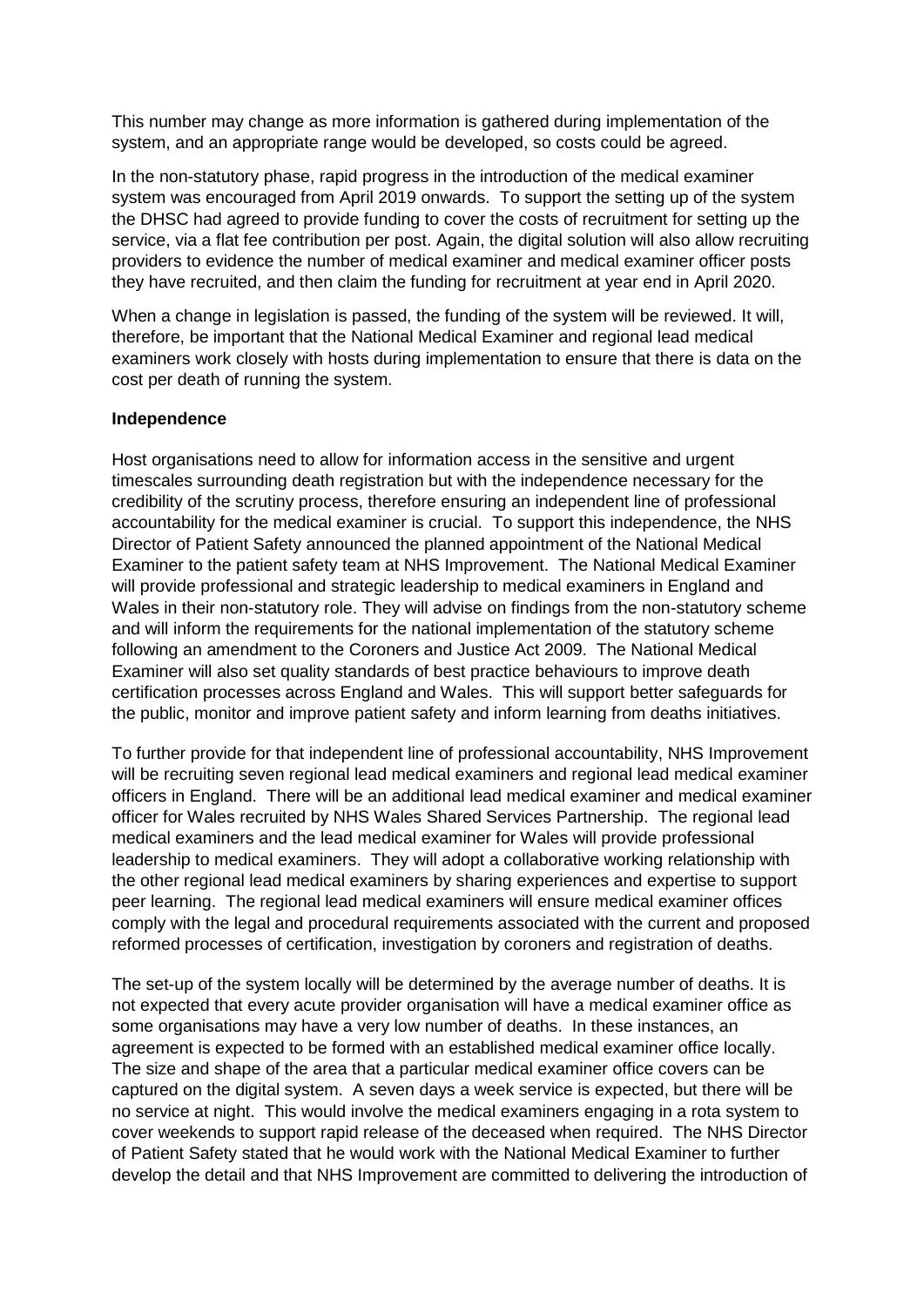medical examiners and providing better safeguards for the public, improving the quality of the medical certificate of the cause of death and supporting patient safety.

## **Training medical examiners**

Dr Suzy Lishman outlined the two components of the training; 26 core e-learning modules and face-to-face events. Details of the training, which is relevant to both medical examiner and medical examiner officers, is [available as a link](https://www.rcpath.org/profession/medical-examiners/become-a-medical-examiner.html) on the Royal College of Pathologists website.

Dr Alan Fletcher, Senior Medical Examiner, Sheffield and Dr Helen Mansfield, Senior Medical Examiner at Gloucester, joined the panel discussion to provide their insight from a pilot perspective. They spoke about the how the out-of-hours service should be set up to respond to the local demographic. It was highlighted that the training made reference to the sensitivities of pre-emptive scrutiny. Suggestions were made to support those organisations with a small number of deaths per year to set up a service level agreement with a neighbouring medical examiner office. It was also outlined that levels of demand can fluctuate and reviews should be proportionate.

## **Working with key stakeholders**

Lucy Watson, Chair of the Patients' Association addressed the conference and highlighted that patients will welcome the role of the medical examiner and urged host organisations to include patient groups in the recruitment process and the establishment of the system.

The relationship between the coroner and the medical examiner is crucial and HHJ Mark Lucraft QC, Chief Coroner, also emphasised the importance of involving senior coroners in the recruitment process. He also reflected on the learning his office disseminates and welcomed the National Medical Examiner to provide similar advice to the medical examiner system. His key message was one of working together at both a national and local level.

With aspects of the medical examiner system still in development, Mohamed Omer outlined the perception of the impact of the system is that it may cause delay. He too emphasised the need for regular communication to address this perception and outline how the system is proposed to work allowing for rapid release of the deceased and an out-of-hours service.

Daisy Shale and Dr Dawn Chaplin manage the medical examiner officer's role in Sheffield and Birmingham respectively. Daisy and Dawn outlined the crucial role of the medical examiner officer to support the efficient functioning of a medical examiner office and their role in overseeing cases from end to end. As well as the primary role of scrutinising the cause of death, they also described the medical examiner system as a process of detecting and passing on to other reviews.

Cathie Mason, Senior Coroner at Leicester, echoed the words of the Chief Coroner, and suggested in all instances that the prospective host organisation meets with the local coroner and registrars to discuss the medical examiner system and how it will work locally. The number of inappropriate referrals to the coroner had reduced in Leicester since the introduction of the medical examiner system.

Stuart Cella of the General Register Office (GRO) made reference to the cause of death list for registrars and how the National Panel for Registration had sought to develop the document, working with medical experts.

Representatives from both the NHS in England and Wales were present at the event and Jason Shannon, National Clinical Lead for Mortality Review in Wales, joined the panel